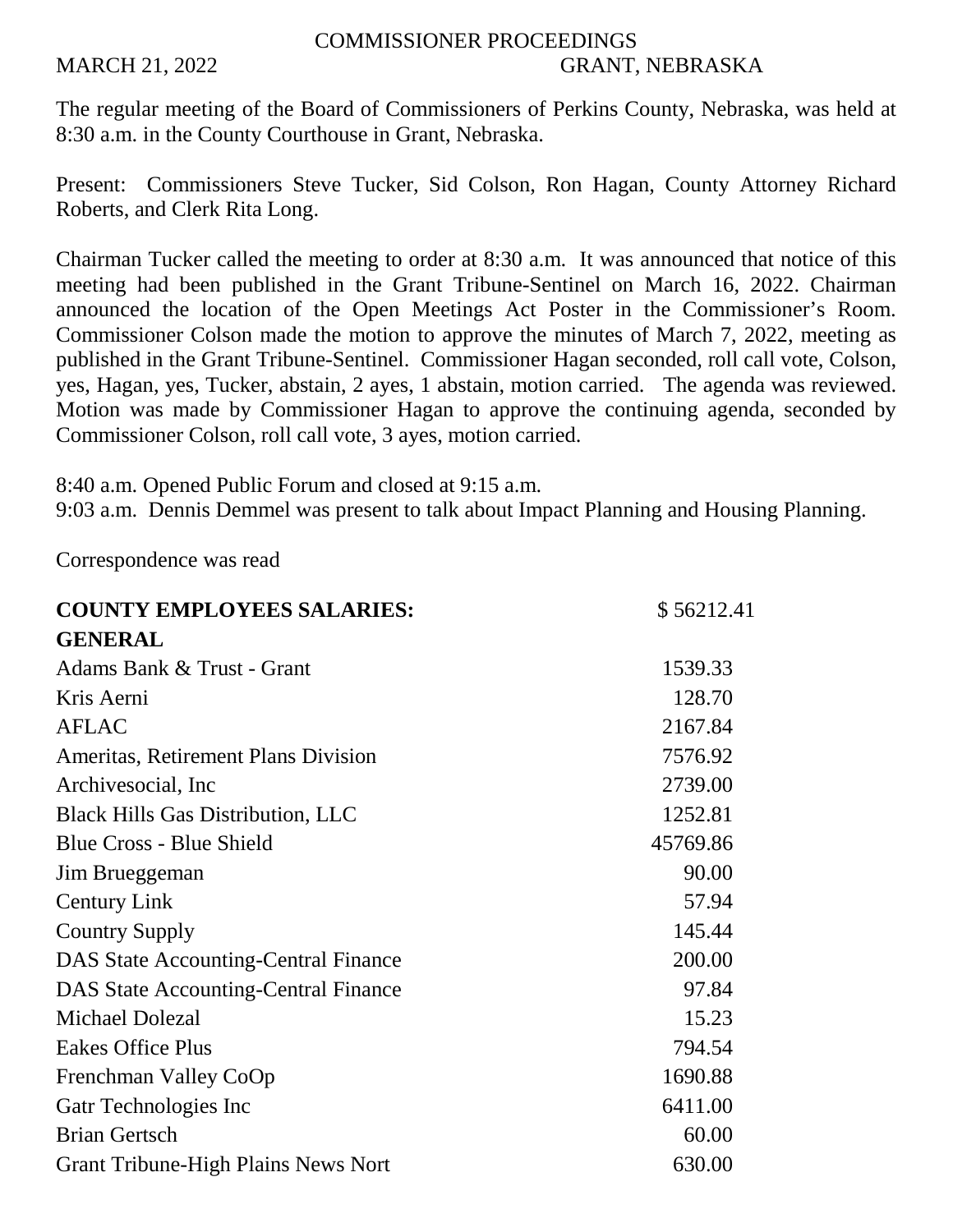| City Of Grant                                | 1931.96  |
|----------------------------------------------|----------|
| <b>Great Plains Communication</b>            | 1196.41  |
| Robert S. Harvoy                             | 600.00   |
| <b>Ideal Linen/Bluffs</b>                    | 223.19   |
| <b>Ivy Investment</b>                        | 1000.00  |
| <b>Ivy Investments</b>                       | 250.00   |
| Keith County Jail                            | 150.00   |
| <b>Austin Lamoree</b>                        | 60.00    |
| Microfilm Imaging Systems, Inc.              | 75.00    |
| Mid-American Research Chemical Corp          | 231.72   |
| <b>Jeffrey Miller</b>                        | 60.00    |
| <b>Stephanie Miller</b>                      | 170.00   |
| <b>NACO</b>                                  | 70.00    |
| Nebraska Health And Human Services           | 84.00    |
| Nebraska Printworks, LLC                     | 12.37    |
| Nebraska State Fire Marshal                  | 36.00    |
| <b>Nesca</b>                                 | 105.00   |
| Odonnell & Holmstedt, P.C., L.L.O.           | 1036.00  |
| Office Service, Inc.                         | 23.39    |
| Perkins Co Sheriff                           | 8.50     |
| Pinnacle Bank                                | 12882.69 |
| Pinnacle Bank - Grant                        | 3295.82  |
| Pinnacle Bank - Omaha                        | 322.02   |
| <b>Pitney Bowes Global Financial Service</b> | 199.92   |
| Relx Inc.dba Lexisnexis                      | 219.00   |
| <b>Sandhills State Bank</b>                  | 612.50   |
| <b>Slammco Lawncare</b>                      | 2930.99  |
| State of NE -- Dept of Revenue               | 3522.70  |
| U.S. Postal Service                          | 2000.00  |
| <b>United States Treasury</b>                | 10.27    |
| Verizon Connect Nwf, Inc.                    | 113.33   |
| <b>Verizon Wireless</b>                      | 75.83    |
| West Central Ne Development Dist.            | 1304.65  |
| West Central Research & Ext Center           | 55.00    |
| Wolf Auto Center Ogallala                    | 55.89    |
| <b>ROADS</b>                                 |          |
| Adams Bank & Trust - Grant                   | 37.50    |
| <b>AFLAC</b>                                 | 381.93   |
| American Energy Delivery, Inc                | 6447.50  |
| Ameritas, Retirement Plans Division          | 1070.99  |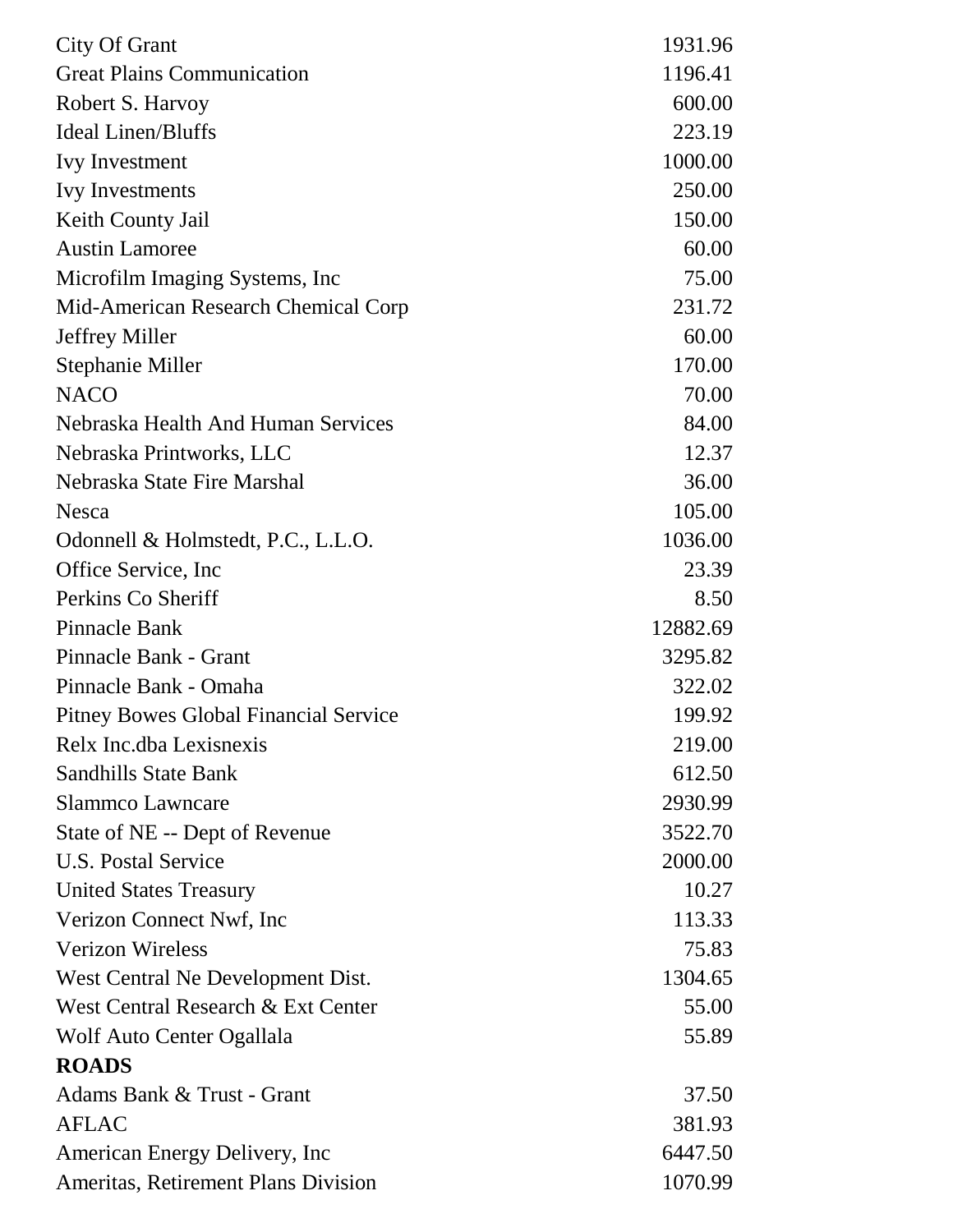| <b>Blue Cross - Blue Shield</b>            | 747.70  |
|--------------------------------------------|---------|
| Carlson Electric, Inc.                     | 1217.50 |
| Classic 1 Welding                          | 1045.00 |
| <b>Country Supply</b>                      | 226.27  |
| <b>Credit Management</b>                   | 228.92  |
| <b>Michael Dolezal</b>                     | 13.37   |
| Eastern Sky Inc                            | 370.00  |
| Elsie Communications, Inc.                 | 49.32   |
| <b>Fastenal Company</b>                    | 82.33   |
| Frenchman Valley CoOp                      | 2581.09 |
| Garrett Tires & Treads-Gi                  | 7590.30 |
| Hi-Line CoOperative, Inc.                  | 4821.25 |
| Hydrotex                                   | 1755.34 |
| <b>Imperial Napa</b>                       | 561.16  |
| In $& Out, Inc$                            | 109.95  |
| <b>MCI</b>                                 | 27.54   |
| Midwest Electric Cooperative Corp.         | 165.31  |
| <b>NPPD</b>                                | 392.69  |
| NE Child Support Payment Center            | 39.50   |
| Pinnacle Bank                              | 3626.91 |
| Pinnacle Bank - Grant                      | 262.50  |
| Powerplan                                  | 1065.39 |
| <b>Quality Diesel Inc</b>                  | 6934.51 |
| <b>Sandhills State Bank</b>                | 300.00  |
| State of NE -- Dept of Revenue             | 1601.10 |
| <b>Steve Tucker</b>                        | 1160.26 |
| <b>Viaero Wireless</b>                     | 32.32   |
| Vistabeam                                  | 67.95   |
| <b>Western Cartographers</b>               | 52.76   |
| Woody's Pivot Service, LLC                 | 582.26  |
| <b>FAIR</b>                                |         |
| <b>Black Hills Gas Distribution, LLC</b>   | 219.99  |
| Bounce Around Inflatables, LLC             | 3398.44 |
| Golf on the Go                             | 300.00  |
| <b>Grant Tribune-High Plains News Nort</b> | 9.00    |
| City of Grant                              | 552.99  |
| Hatch's Super Foods, Inc                   | 103.37  |
| Patsy J. Kroeker                           | 45.00   |
| Mid-Nebraska Pedal Pullers                 | 960.00  |
| Mowers N More, LLC                         | 158.44  |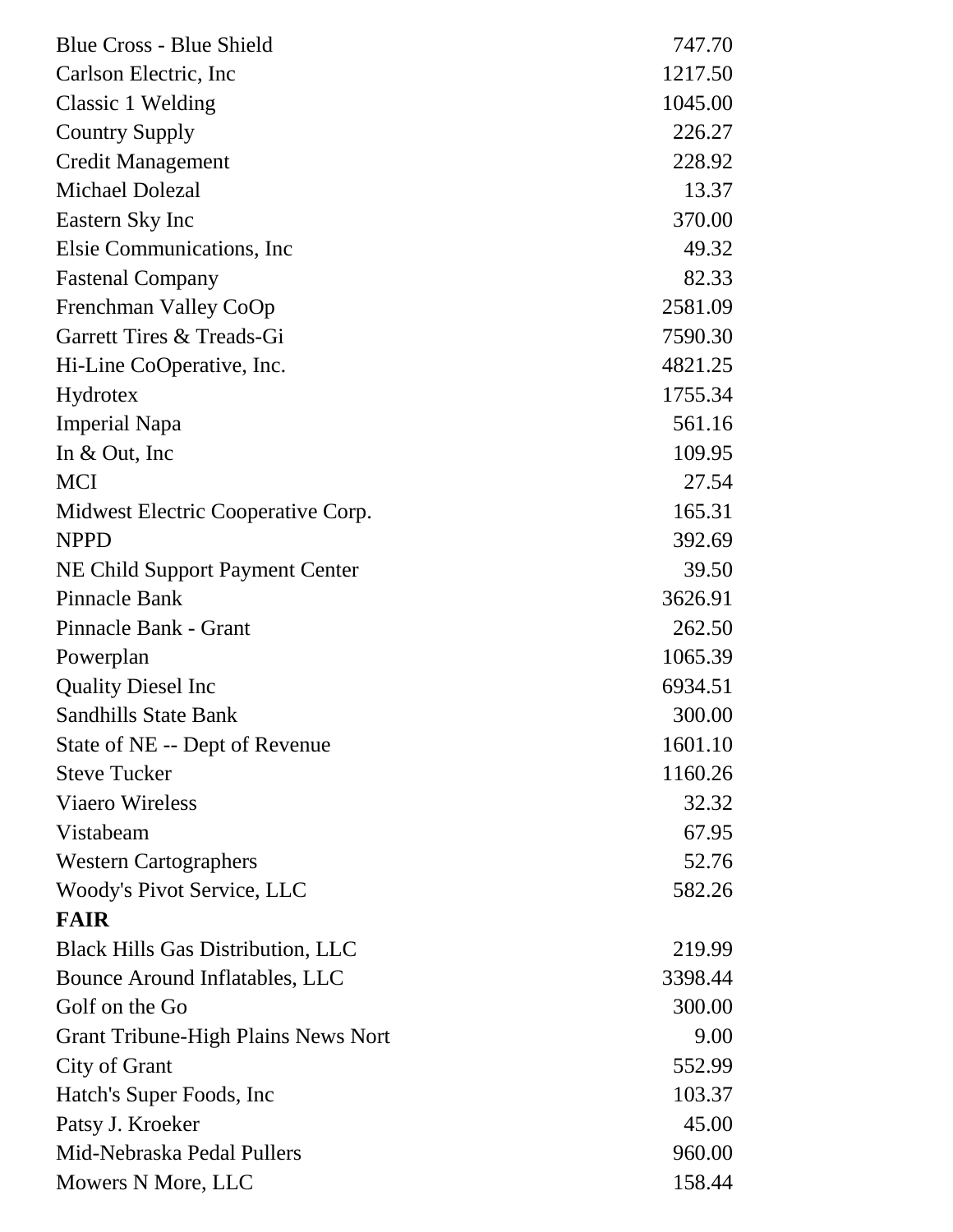| Odonnell & Holmstedt, P.C., L.L.O.       | 250.00  |
|------------------------------------------|---------|
| Pc Fire & Safety                         | 551.00  |
| <b>Rockit Event Pros LLP</b>             | 4529.58 |
| <b>PUBLIC TRANSIT</b>                    |         |
| Ameritas, Retirement Plans Division      | 76.09   |
| <b>Black Hills Gas Distribution, LLC</b> | 251.25  |
| City of Grant                            | 24.81   |
| In $&$ Out, Inc                          | 630.84  |
| Nebraska Printworks, LLC                 | 34.90   |
| <b>Pinnacle Bank</b>                     | 300.81  |
| State of NE -- Dept of Revenue           | 42.10   |
| <b>Verizon Wireless</b>                  | 25.76   |
| <b>E-911 SERVICES</b>                    |         |
| <b>Century Link</b>                      | 39.99   |
| Consolidated Telcom, Inc.                | 119.04  |
| Elsie Communications, Inc.               | 191.37  |
| <b>Great Plains Communication</b>        | 83.32   |
| <b>AMBULANCE</b>                         |         |
| <b>Country Supply</b>                    | 11.97   |
| Mid Plains Community College             | 460.34  |
| Perkins Co. Health Services              | 133.74  |
| Deanna Turner                            | 41.94   |
| <b>Verizon Wireless</b>                  | 120.44  |
| <b>TRANSFER AMBULANCE</b>                |         |
| Ameritas, Retirement Plans Division      | 97.60   |
| Aurora CoOperative                       | 425.09  |
| <b>Blue Cross - Blue Shield</b>          | 134.82  |
| <b>Bound Tree Medical LLC</b>            | 393.60  |
| Frenchman Valley CoOp                    | 166.61  |
| <b>Jason Noyes</b>                       | 30.24   |
| Pinnacle Bank                            | 306.94  |
| Pinnacle Bank - Omaha                    | 257.24  |
| <b>Quality Diesel Inc</b>                | 283.62  |
| <b>Fred Reichert</b>                     | 35.02   |
| <b>Sandhills State Bank</b>              | 37.50   |
| State of NE -- Dept of Revenue           | 88.12   |
| <b>Verizon Wireless</b>                  | 120.44  |

Claims submitted to the County Board were reviewed. A motion was made by Commissioner Colson to approve the claims except to omit the Holiday Inn Express for \$149.00 in the Fair